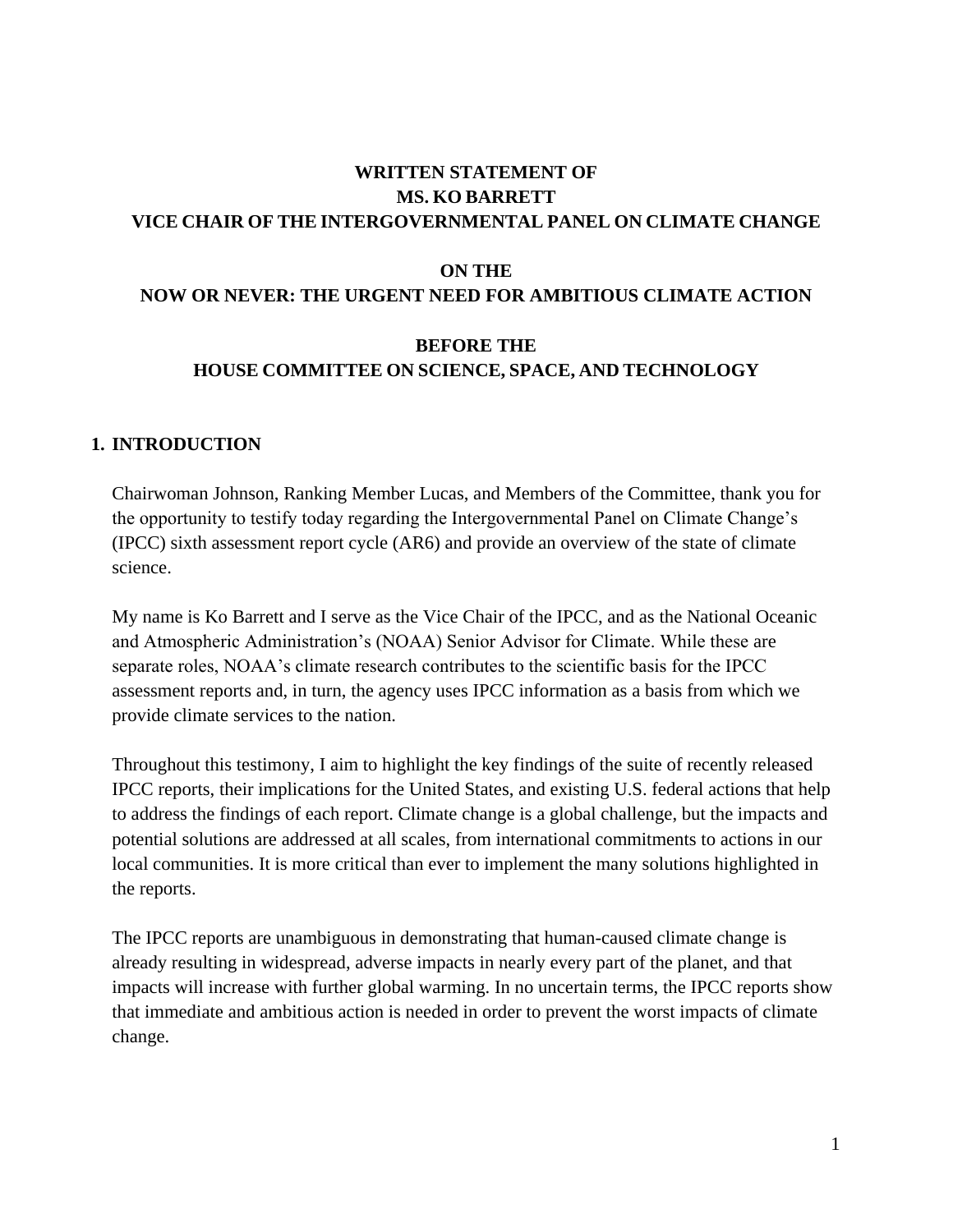### **2. OVERVIEW OF THE IPCC**

The IPCC is the United Nations' climate science body. It was created in 1988 by the World Meteorological Organization (WMO) and the United Nations Environment Programme (UNEP) in response to growing awareness of increasing greenhouse gas concentrations in the atmosphere, and with the purpose of providing governments with scientific information and regular assessments they could use to inform their climate policies. From the start, IPCC reports have informed international climate change negotiations. Increasingly, our reports are being used by decision makers and resource managers at all levels, including by individuals seeking to understand how to do their part to contribute to climate solutions.

The IPCC does not produce any original research. Rather, it assesses published, peer-reviewed scientific literature and presents a complete picture of climate change based on this work. Our reports contain tens of thousands of citations and go through multiple rounds of review. The concise *Summary for Policymakers* from each report is negotiated and formally adopted by government representatives from all 195 member governments, representing a unique global consensus on climate change science.

The most recent round of IPCC assessment reports was produced by over 1,000 scientists, experts, and reviewers from all over the world who volunteer their time to contribute their expertise and research. Authors are nominated by their governments to participate in the IPCC process as the main authors of IPCC reports, and hundreds of additional experts serve as contributing reviewers.

The IPCC operates through multiyear assessment cycles; it is currently in the midst of the sixth assessment cycle. Assessment cycles consist of multiple reports, with a core of three reports produced by the IPCC's three working groups, which are covered in this testimony:

- Working Group I: the Physical Science Basis of Climate Change
- Working Group II: Impacts, Adaptation, and Vulnerability
- Working Group III: Mitigation of Climate Change

Since the IPCC's last Working Group Reports in 2013/2014, there have been important advances in climate science worldwide. For instance, during these years, climate scientists filled in gaps in observations of past climate, improved climate models, and developed new ways to combine multiple lines of evidence to provide more robust conclusions. As a result, these current reports provide the clearest picture ever of the science of climate change. With greater confidence and more evidence, we know how the climate has changed, is changing, and will likely continue to change. We know what the impacts are and will likely be in the future; how we can adapt; and how we can prevent future warming.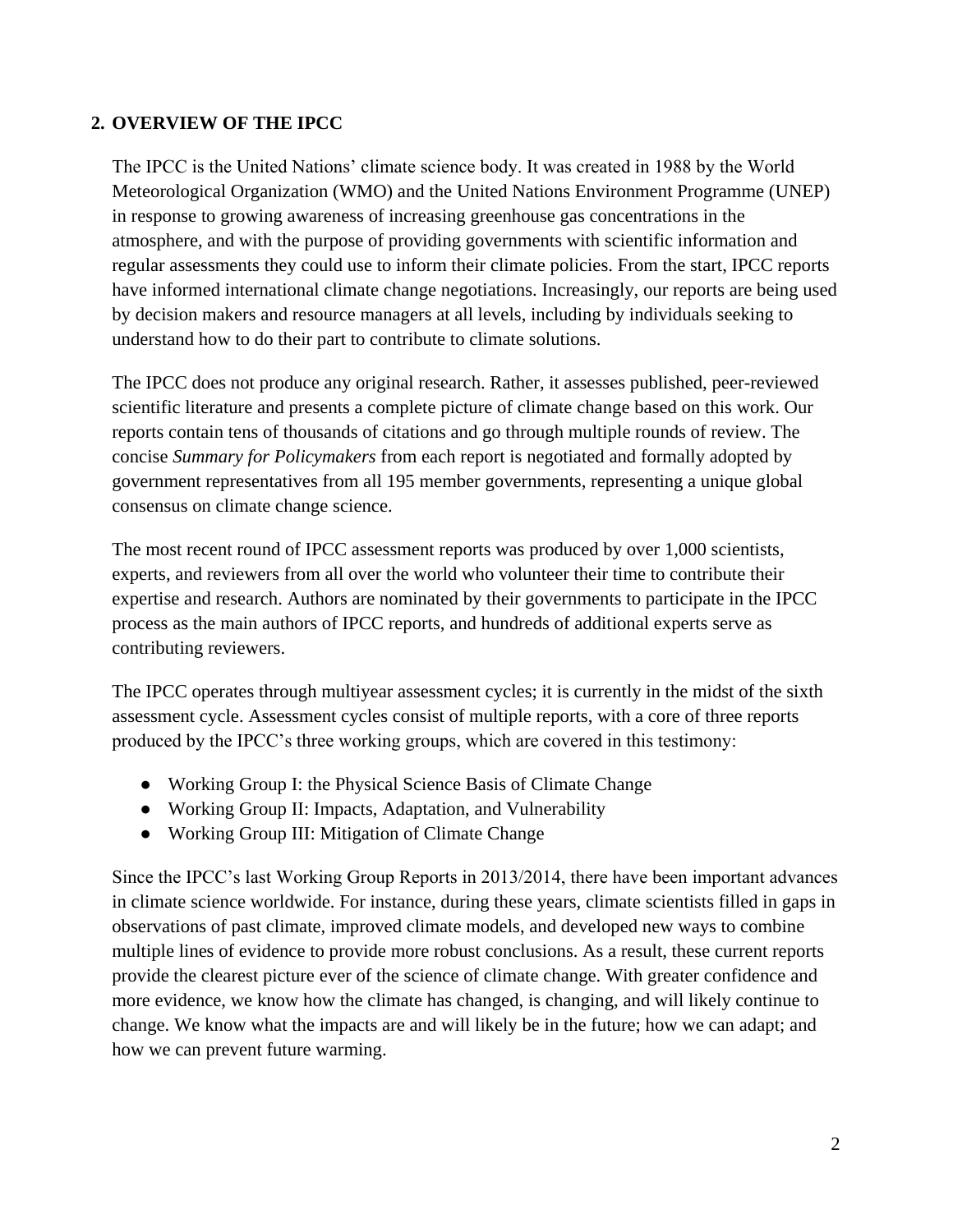In addition to the Working Group Reports, IPCC report cycles also include updates to guidelines used world-wide to create greenhouse gas inventories and special reports on specific topics of interest that are requested by the member governments. In the sixth assessment cycle, there were three special reports and one task force report:

- Special Report on Global Warming of 1.5 °C (October 2018)
- Special Report on Climate Change and Land (August 2019)
- Special Report on the Ocean and Cryosphere in a Changing Climate (September 2019)
- Task Force Report: 2019 Refinement to the 2006 IPCC Guidelines on National Greenhouse Gas Inventories

At the end of each assessment cycle the IPCC releases a synthesis report that combines information from all the reports in that cycle to provide a complete overview of knowledge. The AR6 Synthesis Report is due out in fall 2022.

# **3. WORKING GROUP I: THE PHYSICAL SCIENCE BASIS**

The Working Group I report: The Physical Science Basis, released last August, laid the scientific foundation regarding the changes to earth's climate system - past, present, and future. It showed how the recent changes in the climate system are now widespread, rapid, and intensifying, and that some of these changes are unprecedented in thousands of years - or never seen before. The results were clear: *without rapid and extreme reductions in CO<sup>2</sup> emissions, limiting warming to 1.5°C (a level at which there would be significantly reduced risks and impacts of climate change) will be out of reach.* 

To measure how the climate is changing, the report looked at a key indicator: the average temperature of the Earth's surface over a period of at least a decade compared to the average in the late 1800s (pre-industrial times). The average surface temperature over the past 10 years was 1.1°C degrees warmer than pre-industrial times. Moreover, each of the last four decades has successively been the warmest on record, and the recent rate of warming is unprecedented in at least 2,000 years. This report also showed that other elements of the climate are changing in a way that would be expected in a warming world. For instance, levels of heat-trapping gasses in the atmosphere continue to increase quickly - the root cause of human-induced climate change. Current CO<sup>2</sup> concentrations are the highest they have been for at least 2 million years. Over the past 100 years, sea level has risen at faster rates than it did in the past 3,000 years.

Importantly, this report also drew unequivocal connections between human activity and climate change, finding that it is indisputable that human influence has warmed the atmosphere, ocean and land. Human influence is making extreme climate events, including heat waves, heavy rainfall, and droughts, more frequent and severe. For example, hot extremes (including heatwaves) have become more frequent and more intense since the 1950s, and some recent hot extremes would have been extremely unlikely without human influence on the climate system.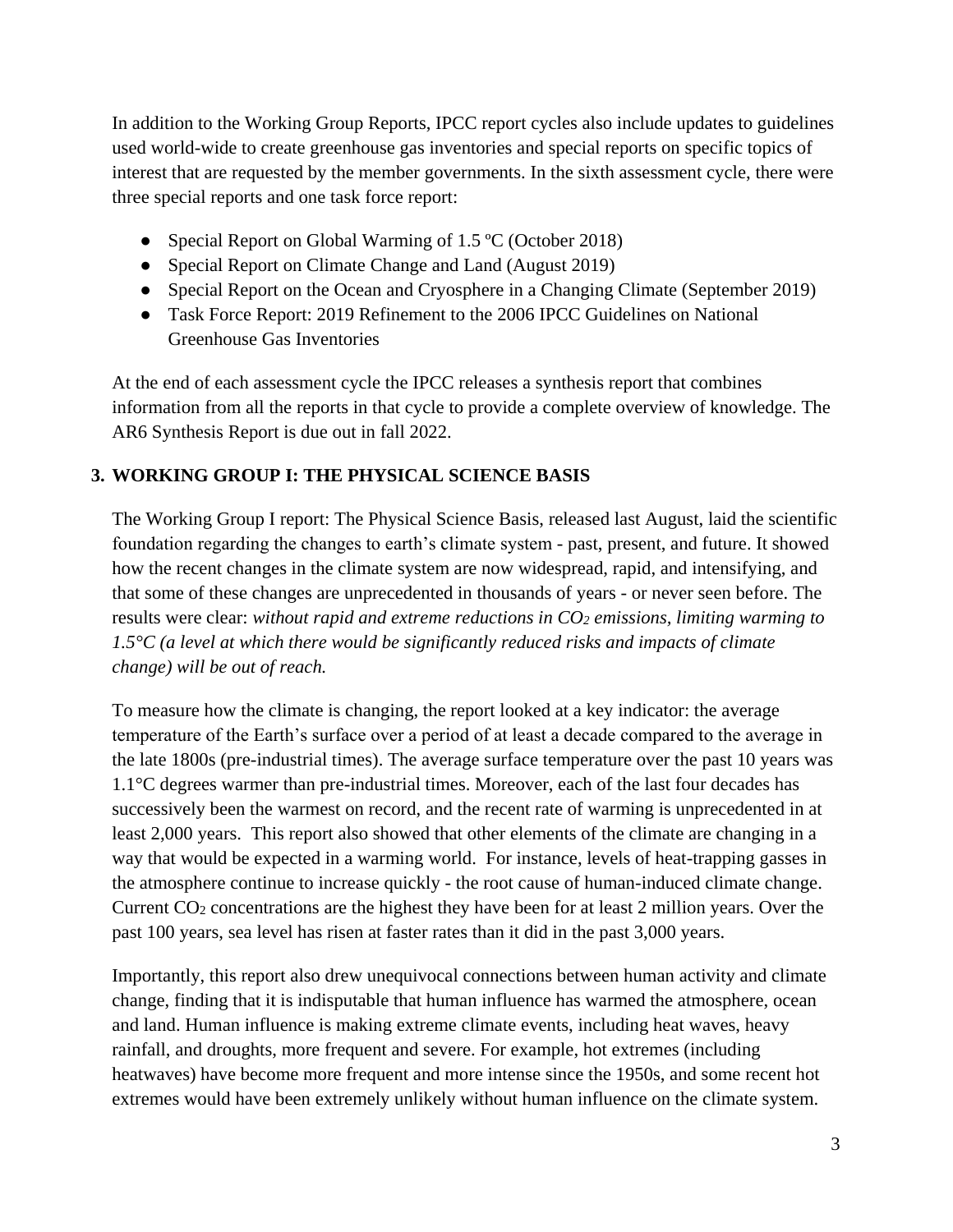Furthermore, we know that human influence has been the main driver of ocean warming since the 1970s, and that human-caused CO<sub>2</sub> emissions are the main driver of ocean acidification, both of which can have adverse impacts on marine life. Human influence is contributing to reduced oxygen levels in the ocean observed since the mid-20th century. Human influence is also the main driver of changes we see in the frozen areas of the planet (the cryosphere) - driving the global retreat of glaciers since the 1990s, the 40% decrease in late-summer Arctic sea ice since 1979, and the decrease in spring snow cover since the 1950s.

The advances in our understanding of how human activities are affecting the climate contribute to the ability to better estimate the changes we may experience from different amounts of emissions, different levels of warming, and across different regions. As we look to the future, under every emissions scenario considered in this report, the IPCC found that global surface temperature will continue to increase until at least the mid-century and that global warming of 1.5 $\degree$ C and 2 $\degree$ C will be exceeded during this century unless deep reductions in CO<sub>2</sub> and other greenhouse gas emissions occur. In addition, some changes in the earth system are irreversible on human timescales; for instance, sea levels will continue to rise for thousands of years. However, other impacts of climate change, including glacial retreat, could be slowed or stopped if we steeply cut emissions and stabilize temperature.

Although the IPCC's assessments cover global climate science, impacts, and solutions, climate change is a regional and local issue, with U.S. citizens facing the impacts and benefiting from adaptation and mitigation actions. In recognition of the regional and local aspects of climate change, for the first time, the report contained regional information that can be used for climate risk assessments, including accompanying regional fact sheets and a new Interactive Atlas.<sup>1</sup> These resources give people more tools to understand how the climate is affecting their corner of the world, including for the communities in North America. For example, in Eastern North America, the IPCC found that, in the future, there will very likely be increases in mean and extreme precipitation, with expected increases in river and coastal flooding. In Central and Western North America, the IPCC identified increases in drought and fire weather, and projected continued increases, particularly at higher warming levels.

# **4. WORKING GROUP II: IMPACTS, ADAPTATION, AND VULNERABILITY**

The IPCC AR6 Working Group II released its report on Impacts, Adaptation, and Vulnerability in late February 2022. This report provided an updated assessment of the observed and projected impacts of climate change, our vulnerabilities to it, different options, capacities, and limits to adapt to climate change, and how nature is adjusting to our adaptation efforts. Impacts of climate change (that is, the effects on natural and human systems) include sea level rise and more severe storms, for example. Vulnerability (that is, the propensity or predisposition to be adversely

 $\overline{a}$ 

<sup>1</sup> https://interactive-atlas.ipcc.ch/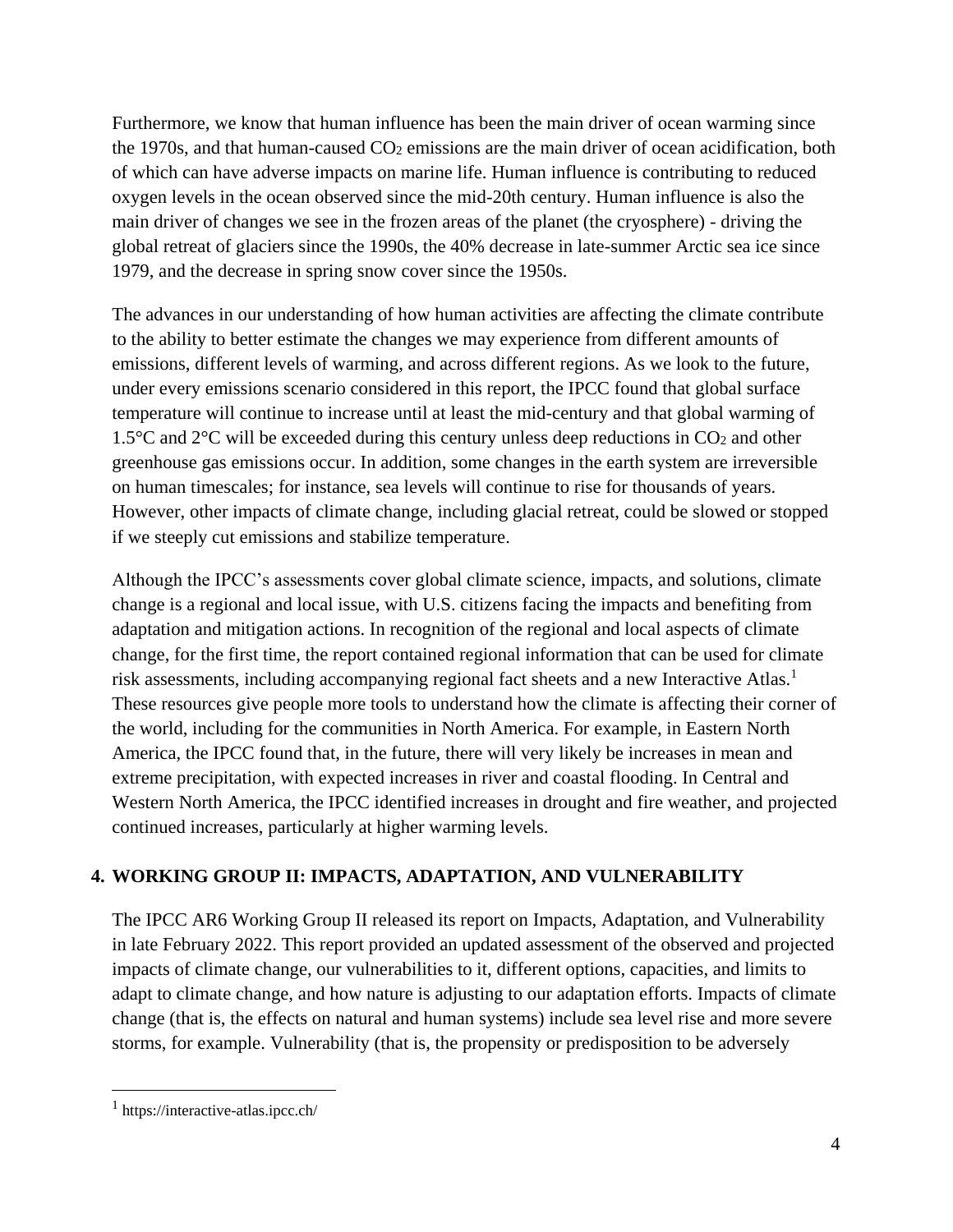affected) can include exposure to more intense heat extremes. Adaptation refers to the process of adjustment to actual or expected climate and its effects, including, for example, efforts that range from nature-based solutions (like restoring mangroves or protecting coasts) to rewriting zoning codes to ensuring that new infrastructure is built a certain distance from wildfire-prone areas or at levels protected from increasing floods.

*The report confirmed that global warming of 1.1°C has already adversely impacted billions of people around the world, especially marginalized communities, and that some species and ecosystems have suffered irreversible losses.* For instance, increased frequency, intensity, and duration of extreme climate events has led to mass die-offs of many species, such as corals and trees in some places. The overexploitation of limited natural resources is also a threat, and in combination with climate change, will result in the degradation of forests, coral reefs, and coastal wetlands globally.

While impacts, risks, and vulnerabilities were seen in every region of the globe, the specifics vary by region. For example, here in North America, the IPCC identified a range of impacts and future risks, including that:

- High temperatures have increased human mortality and morbidity, and these heat-related risks are projected to increase with increased warming.
- Extreme events and climate hazards are adversely affecting economic activities and have disrupted supply-chain infrastructure and trade.
- Climate change will continue to shift agriculture and fishery suitability ranges and intensify production losses.
- Intensified droughts and earlier runoff from diminished snowpack will increase water scarcity during the summer, especially in regions with limited aquifers and extensive irrigated agriculture.
- Even if global warming is limited to 1.5°C, human life, safety, and livelihoods, especially in coastal areas, will be placed at risk from sea level rise, severe storms, and resulting damage.

Impacts and risks like these are not distributed equally; some populations are more vulnerable than others. For instance, climate impacts are magnified in cities, where heat waves can combine with urban heat islands and air pollution to make the effects of climate change worse. Furthermore, climate change can exacerbate other challenges, such as poverty, limited access to basic resources, and food insecurity, which often impact the most marginalized people and further increase their vulnerability. The report found that 3.3 to 3.6 billion people live in global hotspots of high vulnerability to climate change subject to overlapping challenges, including across large parts of Africa, as well as South Asia, Central and South America, small islands, and the Arctic.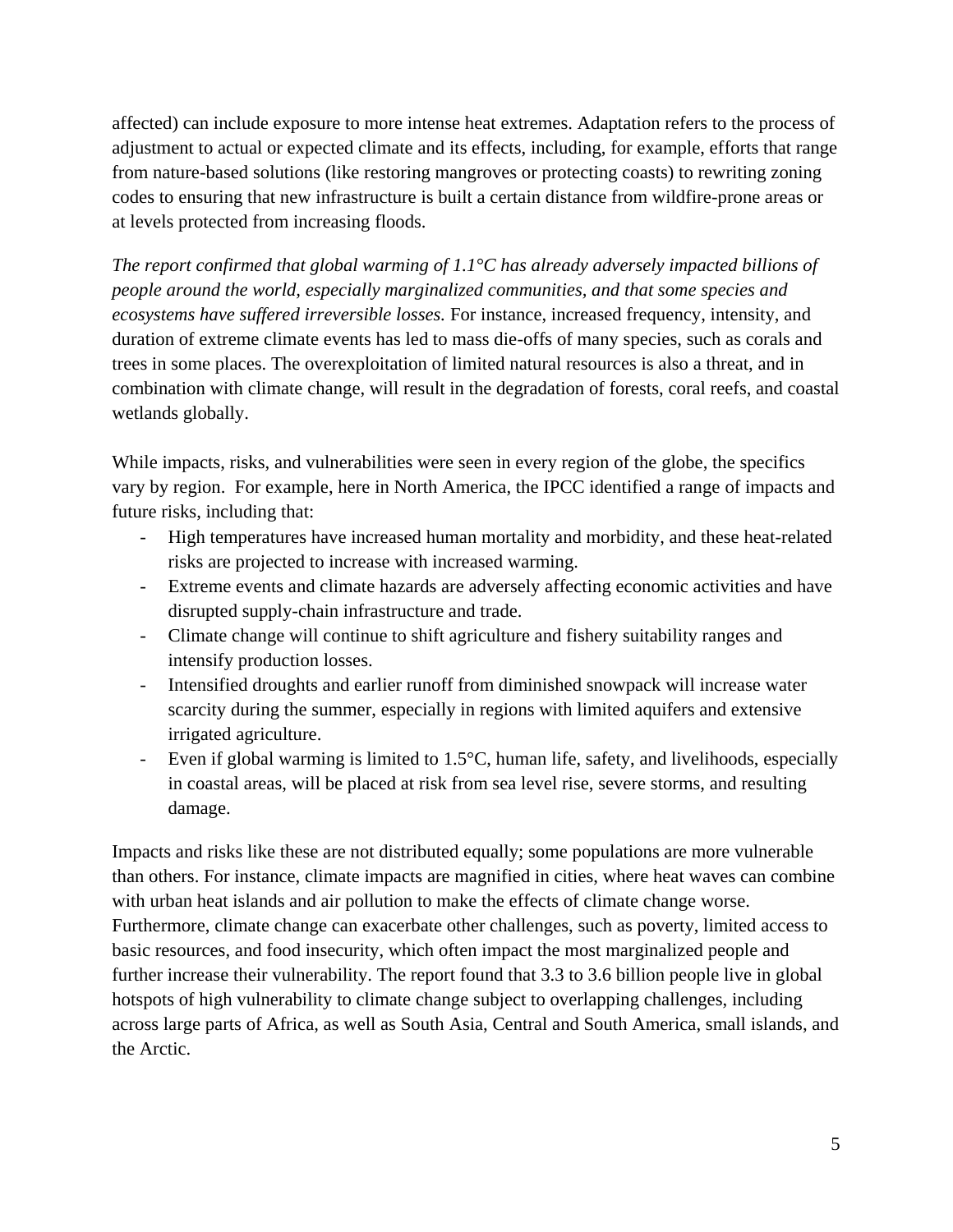These are grim tidings though not without glimmers of hope. The report also found that *adaptation efforts are effective for reducing risks, and they can protect people and ecosystems from the worst impacts of climate change.* Specifically, we found that equitable, inclusive, and participatory approaches that integrate climate impact projections into near-term and long-term decision-making reduce future risks. In other words, diversity, equity, and inclusion are central to addressing climate change.

While the report finds that adaptation efforts can be extremely effective in minimizing climatefueled impacts and damages, it also concluded that the world has not acted at anywhere near the pace and scale needed to meaningfully adapt to current and future impacts of climate change. Furthermore, adaptation alone cannot prevent all climate impacts. *To achieve long-term climate resilience, adaptation must be paired with deep emissions cuts- the topic of the subsequent report- and the next decade is critical for these actions.* 

# **5. WORKING GROUP III: MITIGATION OF CLIMATE CHANGE**

IPCC's report on Mitigation, produced by Working Group III, was released earlier this month, and provided an updated assessment of climate change mitigation (actions to prevent further climate change), greenhouse gas emissions reductions, and greenhouse gas removal from the atmosphere. The report addressed all aspects of mitigation, including feasibility, cost, and governance requirements. Examples of mitigation include reducing greenhouse gas emissions, increasing use of renewable energy, and supporting reforestation in critical places like the Amazon rainforest.

This report reaffirmed the message from Working Group I: *unless there are immediate and deep greenhouse gas emissions reductions across all sectors, 1.5°C is beyond reach*. Further, it clarified that, in the scenarios assessed, limiting warming to 1.5°C requires:

- global greenhouse gas emissions to peak before 2025 at the latest and be reduced by 43% from 2019 levels by 2030,
- methane emissions to be reduced by about a third by 2030, and
- rapid and deep greenhouse gas emissions reductions throughout the 2030s, 2040s, and 2050s and net zero carbon dioxide emissions by the early 2050s.

While the challenge to decarbonize society is great, *the assessment identified increased evidence of climate action and progress*. For example, the report found that an increasing range of policies and laws have enhanced energy efficiency, reduced rates of deforestation, and accelerated the deployment of renewable energy, low-carbon heating systems, and electric vehicles. These policies have resulted in avoided and reduced emissions. Additionally, a growing number of countries have achieved sustained greenhouse gas emissions reductions for more than 10 years. There have been sustained decreases in the costs of renewables and batteries - by up to 85% and, at the same time, large increases in their deployment  $(>10x$  for solar,  $>100x$  for electric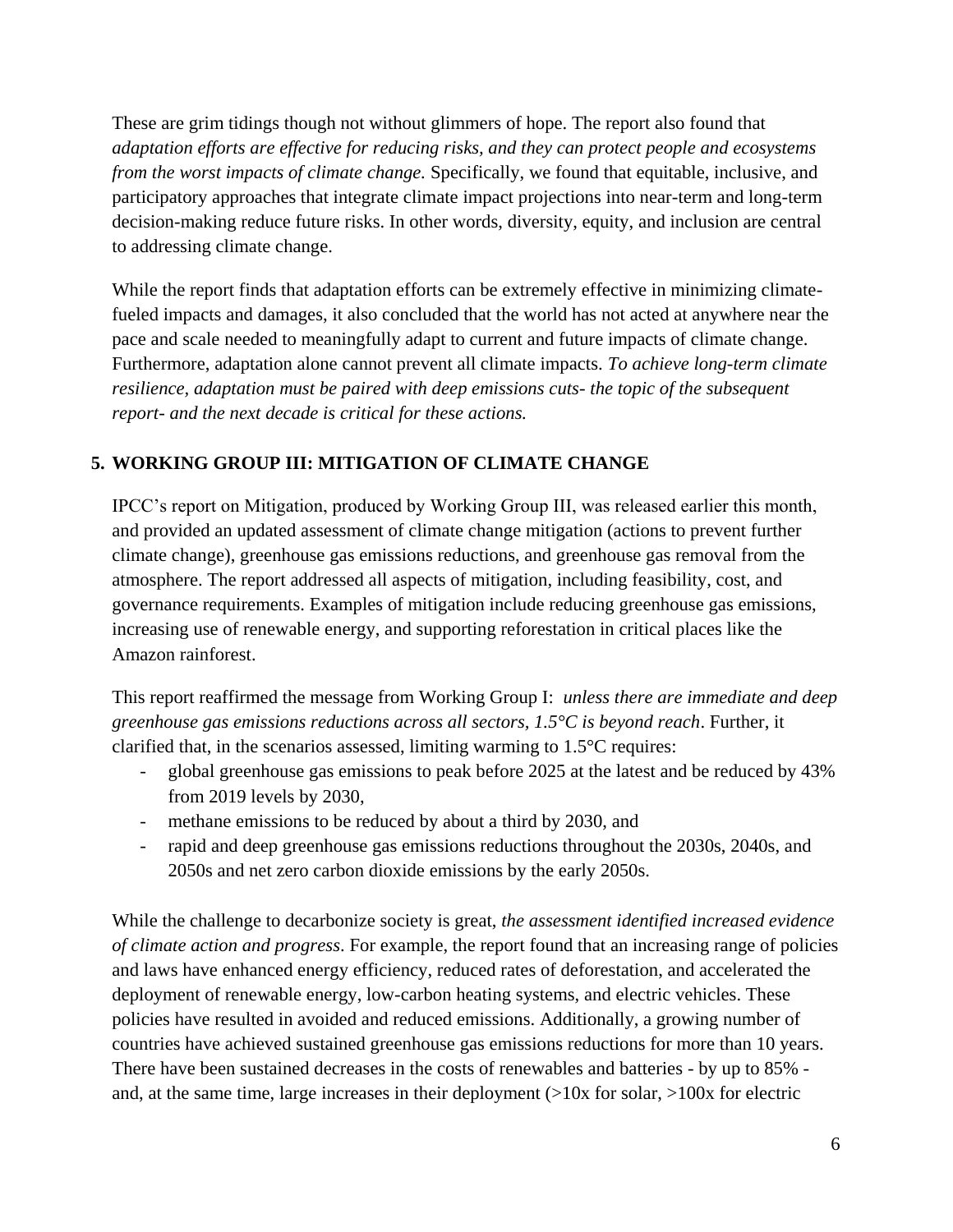vehicles) since the 2010s.

The report reviewed mitigation options across all sectors and activities, including energy (e.g. transitioning away from fossil fuels and toward renewable energy) and building (e.g. constructing and retrofitting buildings to be more energy-efficient through, for instance, the use of energy-efficient windows and insulation). The transportation, industry, waste, and agriculture sectors were also studied. In doing so, the assessment found *there are options available now in all sectors that can more than halve greenhouse gas emissions by 2030.* Moreover, for the first time, this report included a chapter on the social aspects of mitigation, drawing from behavioral sciences and exploring topics such as consumer behavior and cultural norms. It demonstrated that significant changes across transport, industry, buildings, and land-use will make it easier for people to lead low-carbon lifestyles and, at the same time, improve wellbeing. Through the implementation of policies, improved infrastructure, and technologies, behavioral changes could decrease global emissions by 40-70% by 2050.

These findings highlight the growing role of non-state and sub-national actors including cities, businesses, Indigenous Peoples, citizens including local communities and youth, transnational initiatives, and public-private entities in the global effort to address climate change. More specifically, the report found that broad and meaningful participation of all relevant actors in decision-making at all scales, paired with attention to equity, can build social trust, and deepen and widen support for transformative changes. Much like the Working Group II report, this reaffirms the importance of diversity, equity, and inclusion in solving our climate challenges.

### **6. FEDERAL RESPONSIVENESS TO AND SUPPORT OF THE IPCC**

The United States is a member of the IPCC and participates in the drafting, review, and approval of its reports. The United States, including through federal agencies, provides essential scientific information that is assessed and referenced in the IPCC's robust conclusions and we provide authors for most of the chapters in each report. Some of the United States' leading capabilities were highlighted for this committee in a hearing last month. Specifically, the Under Secretary of Commerce for Oceans and Atmosphere and NOAA Administrator, Dr. Richard Spinrad, shared how NOAA serves as a world leader in climate science and services, providing actionable environmental information that is the basis of smart policy and decision making in a changing world. During the same hearing, representatives from NASA, GAO, and DOE described the actions their agencies are taking to address climate change. This U.S. Federal global leadership is reflected in the IPCC reports discussed above, as I can attest to given my dual roles with IPCC and NOAA. NOAA scientists, along with scientists from other agencies (e.g. DOE, NASA, NSF, USDA, USGS) as well as academia, authored the IPCC reports, and these reports relied on Federal research, climate models, and observations. NOAA plays a unique role in the climate arena, working along the entire lifecycle from climate observations and data collection, to research and modeling, to product development and dissemination, and continuous assessment.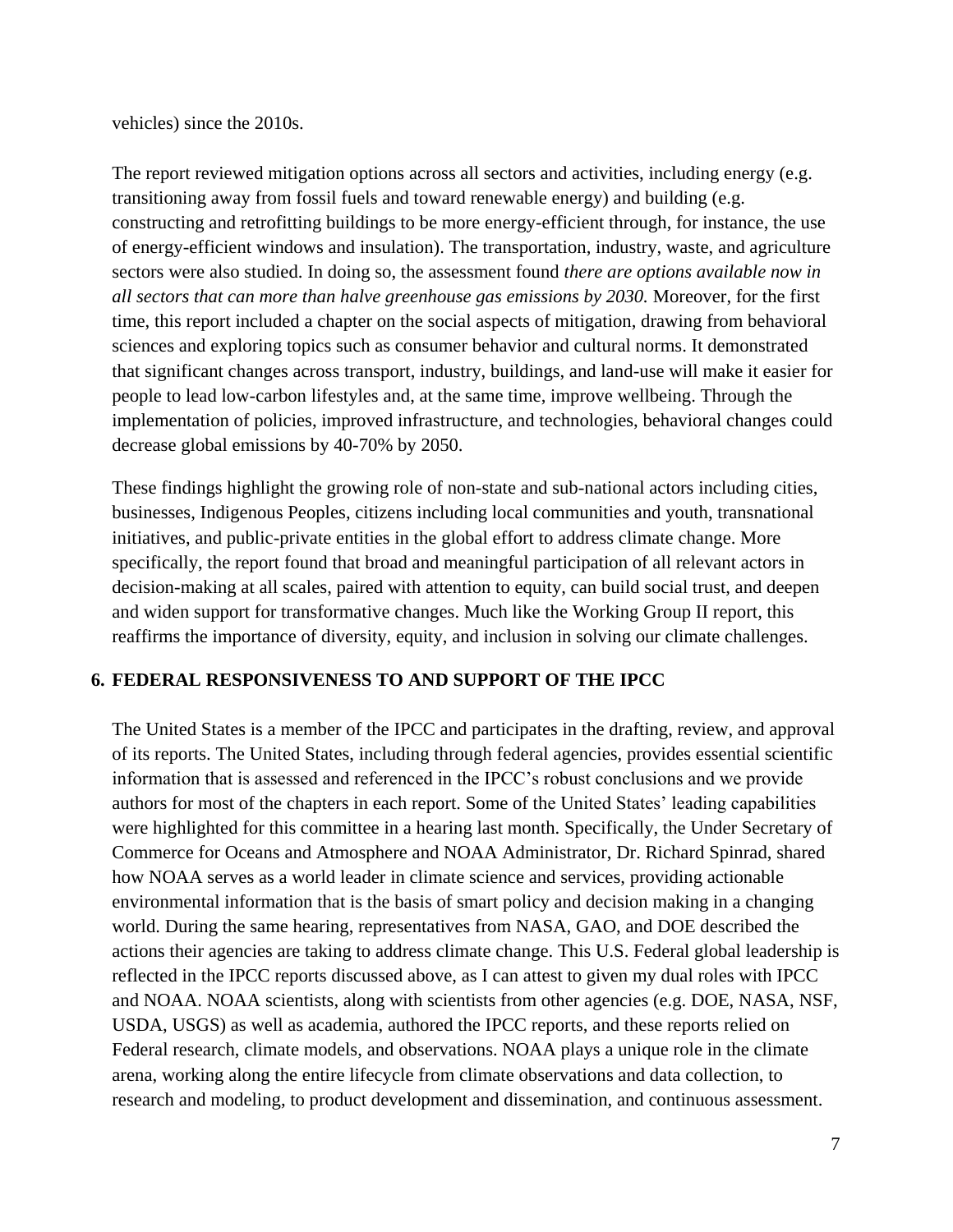And NOAA is mandated to make its data operational, providing actionable information - to both the public and private sectors - that protects lives and livelihoods, and fuels the economy.

The IPCC reports shared a strong, consistent message - that urgent action on climate change is needed now. Just as the federal agencies have been integral to advancing the scientific understanding of our climate challenges, federal agencies are playing a key role in implementing solutions in alignment with the findings of IPCC reports. For instance, the U.S. Global Change Research Program convenes extensive federal expertise to compile Federally-developed indicators related to the IPCC's *Physical Science Basis* Report, including the Annual Greenhouse Gas Index (NOAA), Terrestrial Carbon Storage (USFS, USDA, EPA, USGS, DOI etc.), Arctic Sea Ice Extent (NASA and NOAA), and the Start of Spring (USGS, NOAA, DOE, etc.). These indicators also support U.S.-focused climate assessments, including the quadrennial National Climate Assessment. In the area of *Impacts, Adaptation and Vulnerability,* the U.S. State Department, USAID, NOAA, and other agencies are working to implement the President's Emergency Plan for Adaptation and Resilience (PREPARE), which will support more than half a billion people in developing countries to adapt to and manage the impacts of climate change by 2030. Here at home, a number of federal agencies support regional hubs, centers and scientific consortia with mandates to provide the information needed to understand and respond to increasing climate risks in states, municipalities and communities, and on federal land. Finally, in support of *Mitigation,* from DOE's \$62 billion investment in clean energy, to facilities that adhere to the highest environmental standards like NOAA's LEED-certified Observatory in Utqiagvik, Alaska, federal agencies are working to reduce greenhouse gas pollution by 50-52% below 2005 levels in 2030 and net zero emissions economy-wide by 2050.

Still, the IPCC reports suggest that if we are to avert the worst impacts of climate change, we need to redouble our efforts to achieve these mitigation and adaptation goals and even greater progress is needed globally, with action that starts now. There is an opportunity for federal agencies to derive lessons from these reports and to lead the way on sustained climate action. NOAA, for instance, will do this through the implementation of the *Climate Ready Nation* vision to strengthen collective climate action by 2030, while protecting lives and promoting prosperity. Through this initiative, NOAA is working with its partners to promote equitable access to climate information, products, and services; provide support for tribal, rural, and other underserved communities; and expand our resources for climate readiness, response, and resilience. In addition, multiple U.S. Government agencies will contribute by advancing the President's *Plan to Conserve Global Forests*, which leverages our domestic leadership and deploys diplomatic, policy, and finance mechanisms. The Plan takes a whole-of-government approach to help end natural forest loss and restore at least an additional 200 million hectares of forests and other ecosystems by 2030, while showcasing new economic models that reflect the services provided by critical ecosystems.